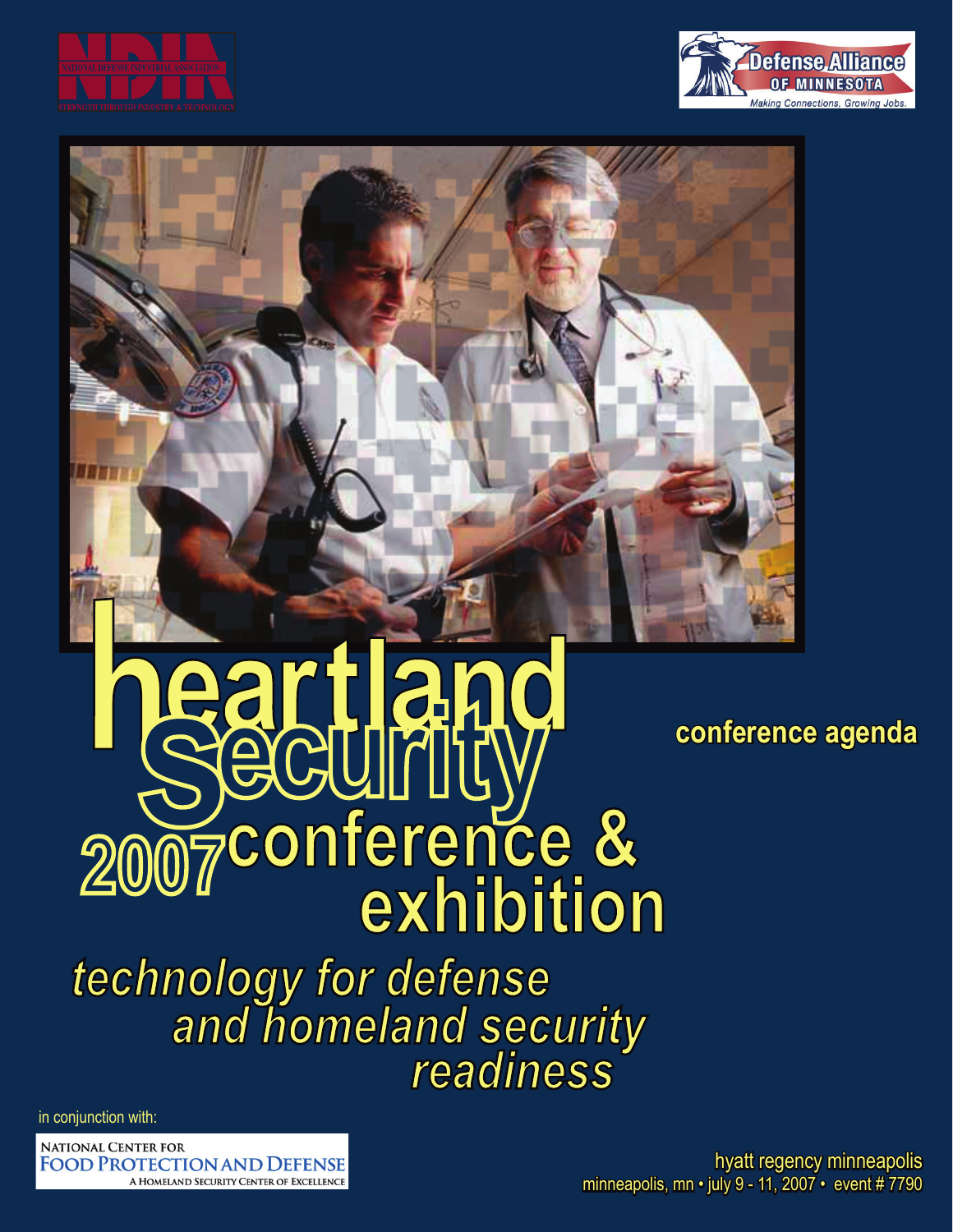#### **monday • july 9, 2007**

| $8:00$ am - 2:00 pm  | <b>Exhibits Set-Up, Registration Opens</b>                                                                                                                                                                                                                                                                                                                                                                                                                                                                                                                                                                                                                                                                                                                                   |
|----------------------|------------------------------------------------------------------------------------------------------------------------------------------------------------------------------------------------------------------------------------------------------------------------------------------------------------------------------------------------------------------------------------------------------------------------------------------------------------------------------------------------------------------------------------------------------------------------------------------------------------------------------------------------------------------------------------------------------------------------------------------------------------------------------|
| 1:00 pm $-5:00$ pm   | <b>Opening Session - Session I: "Homeland Security" Overview</b>                                                                                                                                                                                                                                                                                                                                                                                                                                                                                                                                                                                                                                                                                                             |
| $1:00$ pm            | <b>Welcome Remarks - NDIA</b><br>. Mr. Sam Campagna, Director, Operations, NDIA                                                                                                                                                                                                                                                                                                                                                                                                                                                                                                                                                                                                                                                                                              |
| $1:10$ pm            | Welcome Remarks - Defense Alliance of Minnesota<br>• CDR Chip Laingen, USN (Ret), Conference Co-Chair, Executive Director,<br><b>Defense Alliance of Minnesota</b>                                                                                                                                                                                                                                                                                                                                                                                                                                                                                                                                                                                                           |
|                      | Welcome Remarks - Defense Alliance of Minnesota<br>. Mr. Paul J. Wagner, Founder, Defense Alliance of Minnesota<br>Chairman & CEO, Minnesota Wire & Cable Co.                                                                                                                                                                                                                                                                                                                                                                                                                                                                                                                                                                                                                |
| $1:20$ pm            | <b>Keynote Address: Homeland Security - A View from Washington</b><br>• Congressman Jim Ramstad, R-MN-3rd District                                                                                                                                                                                                                                                                                                                                                                                                                                                                                                                                                                                                                                                           |
| $1:50$ pm            | Keynote Address: Homeland Security Readiness: Today and for the Future<br>. Hon. Jay Cohen, Under Secretary for Science & Technology, US<br><b>Department of Homeland Security</b>                                                                                                                                                                                                                                                                                                                                                                                                                                                                                                                                                                                           |
| $2:30$ pm            | <b>Keynote Address:</b> Effective Preparation and Response to Bio Terrorism<br>. Dr. Gregory Poland, Director, Mayo Vaccine Research Group & Translational<br><b>Immunovirology and Biodefense</b>                                                                                                                                                                                                                                                                                                                                                                                                                                                                                                                                                                           |
|                      |                                                                                                                                                                                                                                                                                                                                                                                                                                                                                                                                                                                                                                                                                                                                                                              |
| 3:00 pm - 3:20 pm    | <b>Afternoon Break - Exhibits Open</b>                                                                                                                                                                                                                                                                                                                                                                                                                                                                                                                                                                                                                                                                                                                                       |
| $3:30$ pm $-5:00$ pm | <b>Session Continued</b>                                                                                                                                                                                                                                                                                                                                                                                                                                                                                                                                                                                                                                                                                                                                                     |
| $3:30$ pm            | <b>Panel Discussion - Homeland Security: Policy &amp; Technology to Answer the Challenge</b><br><b>Moderator: Mr. Dave Broden, Conference Co-Chair, Broden Resources Solutions</b><br><b>Panelists:</b><br>• Hon. Jay Cohen, Under Secretary for Science & Technology, US<br><b>Department of Homeland Security</b><br>• Dr. Massoud Amin, Executive Director, Center for the Development of<br><b>Technological Leadership, University of Minnesota</b><br>. Dr. Gregory Poland, Director, Mayo Vaccine Research Group & Translational<br><b>Immunovirology and Biodefense</b><br>. Mr. Rich Stanek, Sheriff, Hennepin County<br>• Professor Bert W. Tussing, US Army War College, Senior Fellow, George<br><b>Washington University Homeland Security Policy Institute</b> |
| $4:45$ pm            | Session Summary - Session Chair<br>• CDR Chip Laingen, USN (Ret), Executive Director, Defense Alliance of<br><b>Minnesota</b>                                                                                                                                                                                                                                                                                                                                                                                                                                                                                                                                                                                                                                                |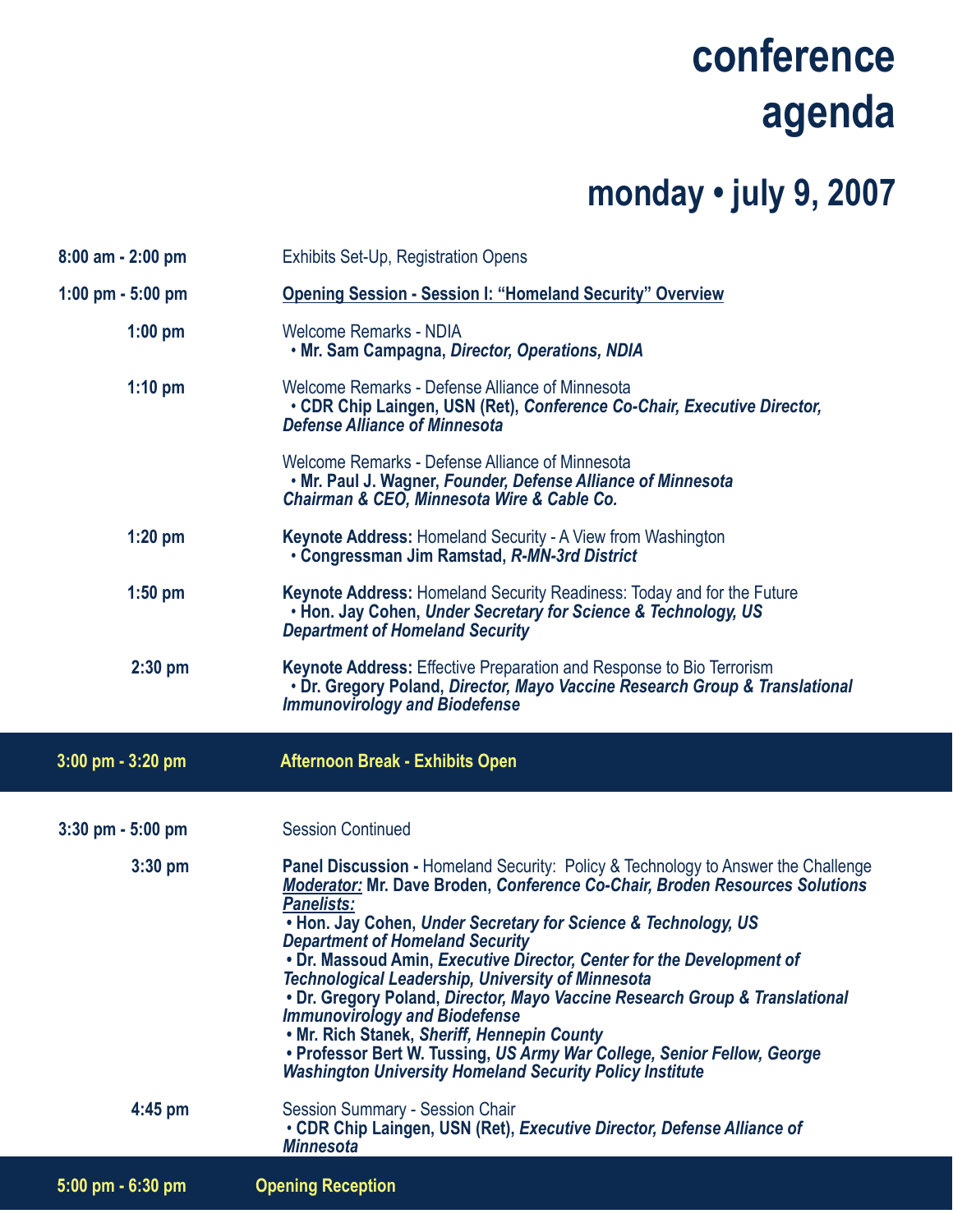#### **tuesday • july 10, 2007**

| $7:00$ am $-7:00$ pm | Registration                                                                                                                                                                                                                                                                                              |
|----------------------|-----------------------------------------------------------------------------------------------------------------------------------------------------------------------------------------------------------------------------------------------------------------------------------------------------------|
| 7:00 am - 8:00 am    | <b>Continental Breakfast</b>                                                                                                                                                                                                                                                                              |
| 8:00 am - 12:00 pm   | Session Overview - Session II: "Medical & Bio Defense"                                                                                                                                                                                                                                                    |
| $8:00$ am            | <b>Session Overview - Session Chair</b><br>. Mr. Dave Broden, Conference Co-Chair, Broden Resources Solutions, LLC                                                                                                                                                                                        |
| $8:05$ am            | <b>Keynote Address: Advances in Combat Casualty Care</b><br>• Dr. Greg Beilman, Colonel, US Army Reserve; Director of Surgical Critical<br><b>Care, University of Minnesota</b>                                                                                                                           |
| $9:00$ am            | Reagentless Hand-Held Real-Time Evanescent Optical Chem-Bio Detection Using<br><b>Biominetic Receptor and Ligand Nanosurfaces</b><br>· Dr. H. James Harmon, Professor, Department of Physics, Oklahoma State<br><b>University</b>                                                                         |
| $9:20$ am            | Countersol: A Scalable Remediation Technology for Radiological Dispersal Devices<br>(RDDs) or "Dirty Bombs"<br>· Dr. Mark Krekeler, Founder & Chief Technology Officer, Mineral Sciences, LLC                                                                                                             |
| $9:40$ am            | Disposable Respiratory Protection for Exposure to Airborne Viral Threats<br>. Mrs. Wava Truscott, Vice President Scientific Affairs of Safelife Corporation,<br><b>Safelife Corporation</b>                                                                                                               |
| 10:00 am - 10:20 am  | <b>Morning Break - Exhibits Open</b>                                                                                                                                                                                                                                                                      |
|                      |                                                                                                                                                                                                                                                                                                           |
|                      |                                                                                                                                                                                                                                                                                                           |
| $10:20$ am           | Homeland Security Suite (HoSS) - Chemical, Biological and Radiological<br>· Dr. George Thompson, CEO & President, Chemical Compliance Systems, Inc.                                                                                                                                                       |
| 10:40 am             | Detecting, Locating Impulsive Airburst Events & Providing Discrimination of Event as<br>High-Explosive or Potentially Chemical/Biological Artillery Utilizing Unattended Acoustic<br><b>Sensors</b><br>. Mr. Sachi Desai, Applied Research, Acoustic Center of Excellence, US<br><b>Army REDCOM-ARDEC</b> |
| $11:00$ am           | Diagnostic Sensor for Biological Pathogens - Intellignostics<br>• Mr. Paul Knapp, Sr., Interim CEO, Intellignostics, Inc., President & CEO, Space<br><b>Center Ventures</b>                                                                                                                               |
| $11:20$ am           | Ocular Scanning Instrument: Non-Invasive Chemical Agents & Toxin Screening<br>Technology<br>. Dr. Christopher Kolanko, Chief Scientific Officer, Eyemarker & US Navy Res.                                                                                                                                 |
| $11:40$ am           | Twin Star Compartment Monitoring System Catheter & It's Potential Benefit to Injured<br><b>Soldiers</b><br>• Dr. Andrew Schmidt, Orthopaedic Surgeon, Hennepin County Medical Center                                                                                                                      |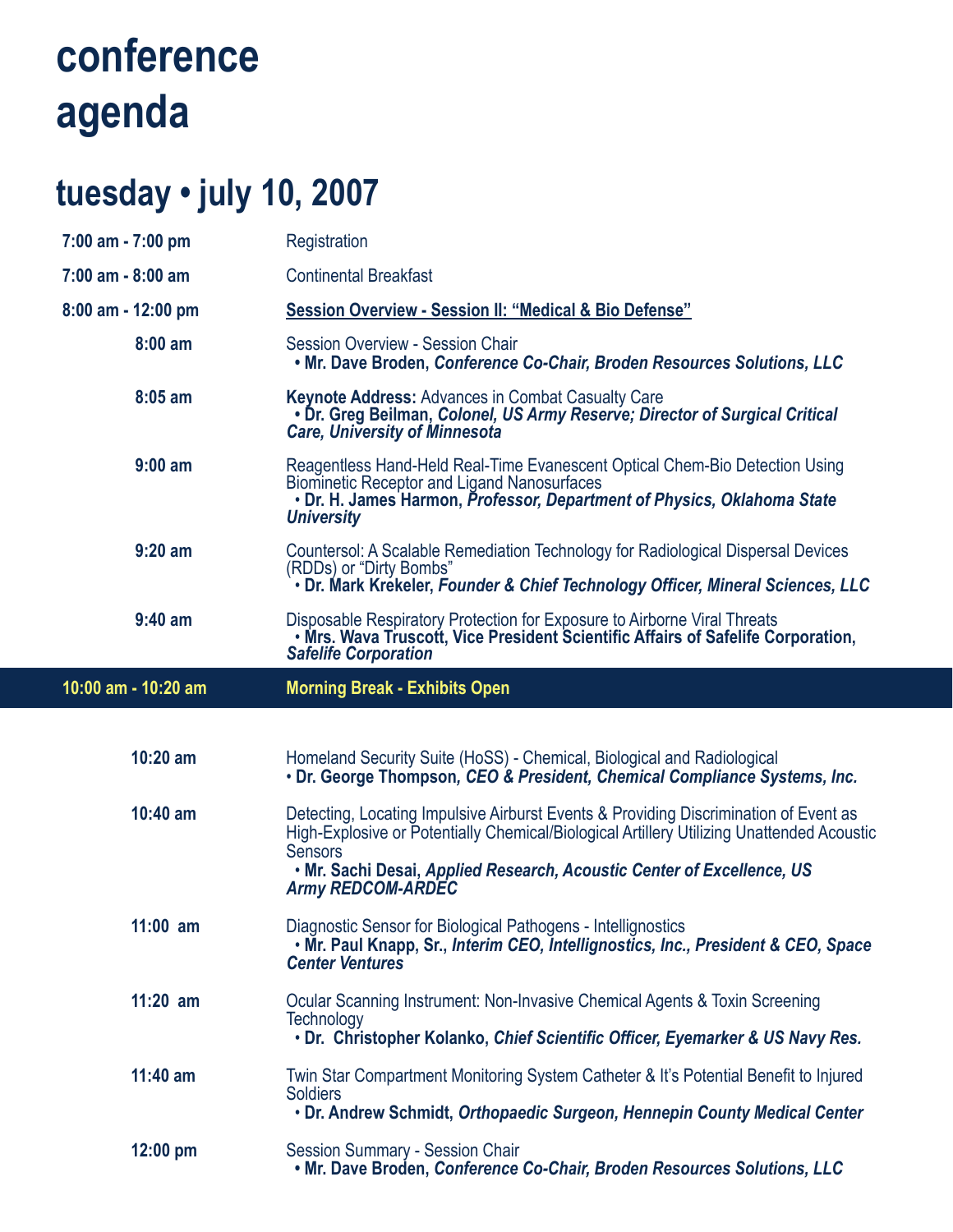#### **tuesday • july 10, 2007 (cont.)**

| 12:15 pm - 1:30 pm   | Luncheon<br>Keynote Speaker: "Air & Transportation Infrastructure Security"<br>Mr. Jeff Hamiel, Executive Director, Metropolitan Airports Commission                                                                                                                                                                                                                                                                                                                                                                                                                                                                                              |
|----------------------|---------------------------------------------------------------------------------------------------------------------------------------------------------------------------------------------------------------------------------------------------------------------------------------------------------------------------------------------------------------------------------------------------------------------------------------------------------------------------------------------------------------------------------------------------------------------------------------------------------------------------------------------------|
| $1:30$ pm $-5:00$ pm | <b>Session III - Food Protection &amp; Defense</b>                                                                                                                                                                                                                                                                                                                                                                                                                                                                                                                                                                                                |
| $1:30$ pm            | Session Overview - Session Chair<br>. Mr. Shaun Kennedy, Deputy Director, National Center for Food Protection &<br><b>Defense</b>                                                                                                                                                                                                                                                                                                                                                                                                                                                                                                                 |
| $1:35$ pm            | Keynote Speaker<br>. Ms. Susan Nestegard, Senior Vice President & Chief Technical Officer, Ecolab                                                                                                                                                                                                                                                                                                                                                                                                                                                                                                                                                 |
| 2:15 pm - 2:30 pm    | <b>Afternoon Break - Exhibits Open</b>                                                                                                                                                                                                                                                                                                                                                                                                                                                                                                                                                                                                            |
| $2:30$ pm            | Overview, National Center for Food Protection & Defense - A US Department of<br><b>Homeland Security Center of Excellence</b><br>. Mr. Shaun Kennedy, Deputy Director, National Center for Food Protection &<br><b>Defense</b>                                                                                                                                                                                                                                                                                                                                                                                                                    |
| $2:50$ pm            | Overview, Strategic Partnership Program Agroterrorism Initiative<br>. Mr. John Collier, Battelle Memorial Institute                                                                                                                                                                                                                                                                                                                                                                                                                                                                                                                               |
| $3:10$ pm            | Food Biological Agent Detection Sensor Program (FBAD)<br>. Dr. Tom McGinn, Director, Veterinary and Agriculture Security, Office of<br><b>Health Affairs, US Department of Homeland Security</b>                                                                                                                                                                                                                                                                                                                                                                                                                                                  |
| $3:30$ pm            | <b>Private Sector Needs for Food Defense Solutions</b><br>. Dr. Joseph Scimeca, Director, Corporate Regulatory Affairs, Cargill, Inc.                                                                                                                                                                                                                                                                                                                                                                                                                                                                                                             |
| $3:50$ pm            | Food Protection & the National Infrastructure Simulation & Analysis Center<br>. Mr. Paul Kaplan, Senior Technical Staff, Sandia National Laboratories                                                                                                                                                                                                                                                                                                                                                                                                                                                                                             |
| $4:10 \text{ pm}$    | Panel Discussion: Challenges for Effective Food Protection & Defense<br><b>Moderator: Mr. Shaun Kennedy, Deputy Director, National Center for Food</b><br><b>Protection &amp; Defense</b><br><b>Panelists:</b><br>. Mr. Paul Kaplan, Senior Technical Staff, Sandia National Laboratories<br>. Dr. Heidi Kassenborg, Disease Investigation & Emergency Response Director,<br><b>Minnesota Department of Agriculture</b><br>. Dr. Tom McGinn, Director, Veterinary and Agriculture Security, Office of<br><b>Health Affairs, US Department of Homeland Security</b><br>. Dr. Joseph Scimeca, Director, Corporate Regulatory Affairs, Cargill, Inc. |
| $4:55$ pm            | <b>Session Summary - Session Chair</b><br>. Mr. Shaun KennedyDeputy Director, National Center for Food<br><b>Protection &amp; Defense</b>                                                                                                                                                                                                                                                                                                                                                                                                                                                                                                         |
| 5:15 pm - 7:00 pm    | <b>Evening Reception</b>                                                                                                                                                                                                                                                                                                                                                                                                                                                                                                                                                                                                                          |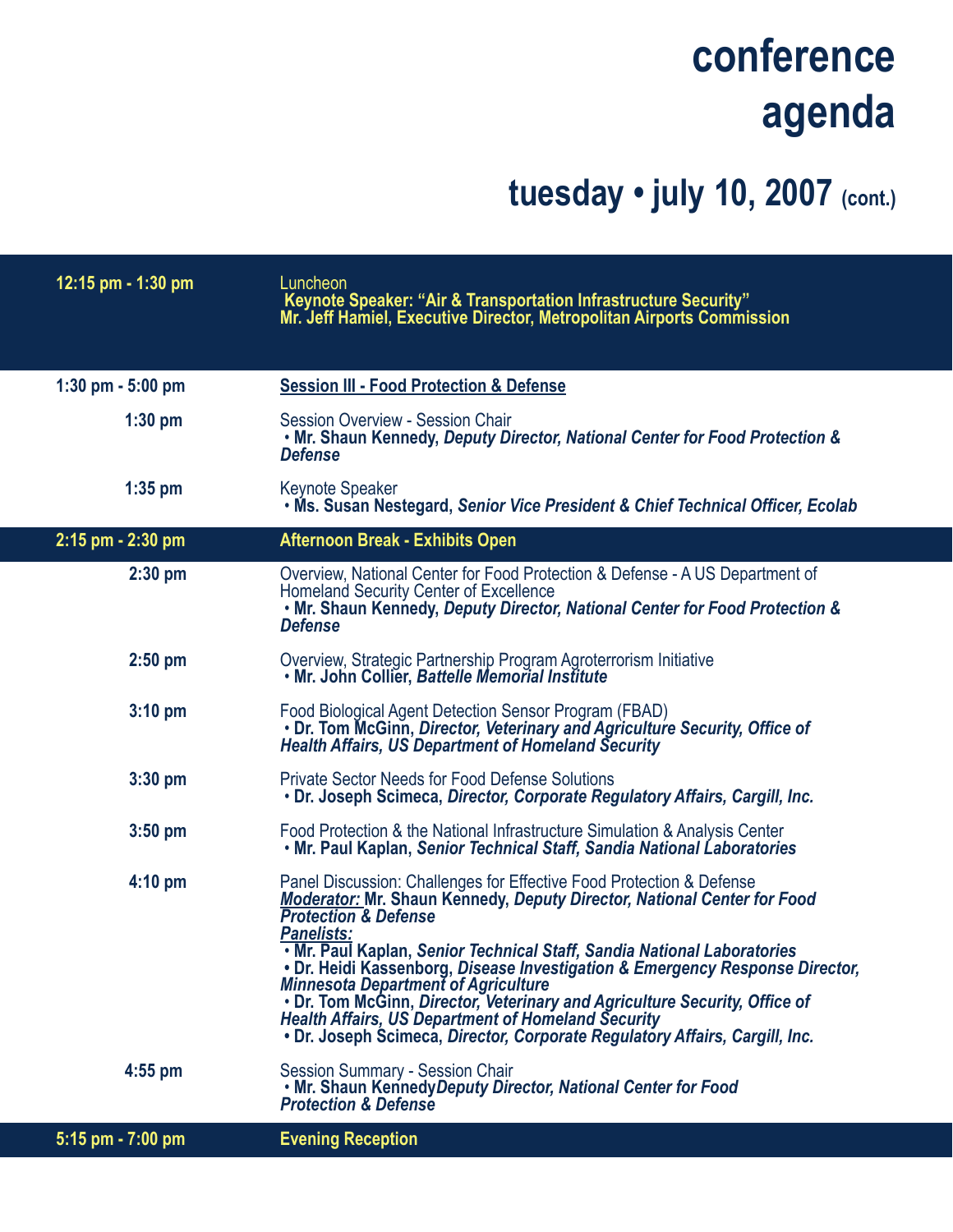#### **wednesday • july 11, 2007**

| 11 J J L L J J J J J<br>7:00 am - 4:30 pm | Registration                                                                                                                                                                                                                                                                          |
|-------------------------------------------|---------------------------------------------------------------------------------------------------------------------------------------------------------------------------------------------------------------------------------------------------------------------------------------|
| $7:00$ am - $8:00$ am                     | <b>Continental Breakfast</b>                                                                                                                                                                                                                                                          |
| 8:00 am - 12:00 pm                        | Session Overview - Session IV: "Emergency Preparedness & Disaster Response"                                                                                                                                                                                                           |
| 8:00 am                                   | <b>Session Overview - Session Chair</b><br>. Mr. Dave Broden, Conference Co-Chair, Broden Resources Solutions, LLC                                                                                                                                                                    |
| 8:05 am                                   | Keynote Speaker: Command, Control & Interoperability for Homeland Security<br>• Dr. David Boyd, Divison Head, Command, Control & Interoperability Director,<br>Office of Interoperability & Compatibility, US Department of Homeland Security                                         |
| 8:40 am                                   | National Communications System Priority Telecommunications Services for National<br>Security & Emergency Preparedness Managers and First Responders<br>. Mr. Lee Johnson, Regional Outreach Coordinator, National Communications<br><b>System, US Department of Homeland Security</b> |
| $9:00$ am                                 | Near Space Communications System for Emergency Response<br>. Mr. Jerry Quenneville, Vice President & General Manager, Government<br><b>Programs, Space Data Corporation</b>                                                                                                           |
| $9:20$ am                                 | Reconnaissance Robotics: The Key to Immediate Assessment & Response to<br><b>Hazardous Situations</b><br>. Mr. Alan Bignall, CEO, ReconRobotics                                                                                                                                       |
|                                           |                                                                                                                                                                                                                                                                                       |
| $9:40$ am                                 | Using Modeling and Simulation for Homeland Security Applications<br>• Dr. Paul Huang, BAE Systems, Armament Systems Division                                                                                                                                                          |
| 10:00 am - 10:20 am                       | <b>Morning Break - Exhibit Hall</b>                                                                                                                                                                                                                                                   |
| 10:20 am                                  | LocalEyes: Asymmetrical C2 for Homeland Security<br>. Mr. Scott Hume, Lead Information Systems Engineer, Enterprise Integration<br><b>Planning &amp; Development Department, NetCentric Division, Mitre Corporation</b>                                                               |
| $10:40$ am                                | Use of Minature Aerial Vehicles for Traffic Management & Transportation Infrastructure<br><b>Security</b><br>• Professor Gebre-Egziabher, Aerospace Engineering & Mechanics, University of<br><b>Minnesota</b>                                                                        |
| $11:00$ am                                | <b>Communication Interoperability - A DAILY Problem</b><br>. Mr. Mike Greene, Director, Homeland Security Solutions, Information<br><b>Dominance Systems Electronic Warfare Office, BAE Systems</b>                                                                                   |
| $11:20$ am                                | Removing the Language Barrier - Tools for Crises<br>. Mr. Robert Palmquist, Founder & CEO, SpeechGear, Inc.                                                                                                                                                                           |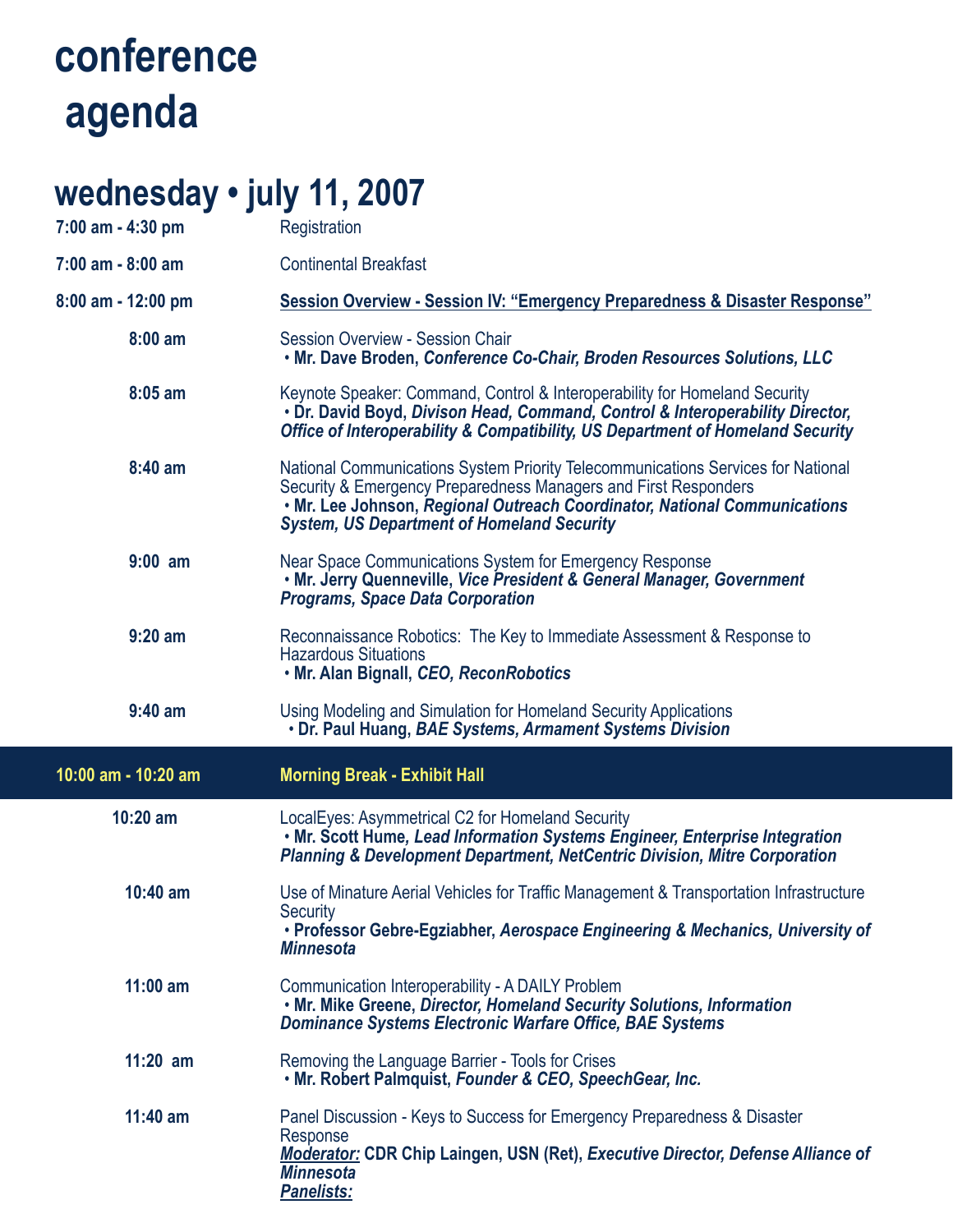#### **wednesday • july 11, 2007**

|                      | . Dr. David Boyd, Director, Command, Control & Interoperability<br>(cont.)<br><b>Management, US Department of Homeland Security</b><br>. Ms. Kris Eide, Director, Homeland Security & Emergency Management,<br><b>Department of Public Safety, State of Minnesota</b><br>(Panelists Continued)<br>. Mr. Lee Johnson, Regional Outreach Coordinator, National Communications<br><b>System, US Department of Homeland Security</b><br>. Mr. Jerry Quenneville, Vice President & General Manager, Government<br><b>Programs, Space Data Corporation</b> |
|----------------------|------------------------------------------------------------------------------------------------------------------------------------------------------------------------------------------------------------------------------------------------------------------------------------------------------------------------------------------------------------------------------------------------------------------------------------------------------------------------------------------------------------------------------------------------------|
| $12:20$ pm           | <b>Session Summary - Session Chair</b><br>. Mr. Dave Broden, Conference Co-Chair, Broden Resources Solutions, LLC                                                                                                                                                                                                                                                                                                                                                                                                                                    |
| 12:30 pm - 2:00 pm   | Luncheon                                                                                                                                                                                                                                                                                                                                                                                                                                                                                                                                             |
|                      | Keynote Address: Guarding the Homeland - Role of the National Guard<br>Maj Gen Larry Shellito, Adjutant General, Minnesota National Guard                                                                                                                                                                                                                                                                                                                                                                                                            |
| $2:00$ pm $-5:00$ pm | <b>Session V - Participation</b>                                                                                                                                                                                                                                                                                                                                                                                                                                                                                                                     |
| $2:00$ pm            | <b>Session Overview - Session Chair</b><br>• CDR Chip Laingen, USN (Ret), Executive Director, Defense Alliance of<br><b>Minnesota</b>                                                                                                                                                                                                                                                                                                                                                                                                                |
| $2:05$ pm            | Creation of the Defense Threat Reduction University (DTRU)<br>• Dr. James Tritten, Chief, Defense Threat Reduction Agency                                                                                                                                                                                                                                                                                                                                                                                                                            |
| $2:25$ pm            | <b>Homeland Security Opportunity Analysis</b><br>. Mr. Tim Garnett, Partner, The Avascent Group<br>. Ms. Christiana Balis, The Avascent Group                                                                                                                                                                                                                                                                                                                                                                                                        |
| $2:45$ pm            | <b>Strategies for Innovative Sourcing</b><br>. Mr. Jesse S. Aronson, Director of Consulting Services, Center for Innovative<br><b>Technology</b>                                                                                                                                                                                                                                                                                                                                                                                                     |
| $3:05$ pm            | <b>Funding Excellence - The SBIR / STTR Program</b><br>• Ms. Betsy Lulfs, Director, SBIR / STTR Program, Minnesota Department<br>of Employment and Economic Development                                                                                                                                                                                                                                                                                                                                                                              |
| $3:25$ pm            | Prevention of Terrorism & Industry's Role<br>. Mr. Sam Brinkley, Vice President, Homeland & International Security Services,<br><b>Wackenhut Services, Inc.</b>                                                                                                                                                                                                                                                                                                                                                                                      |
| $3:45$ pm            | Panel Discussion - Industry's Response to the Need: Developing the Capability<br><b>Moderator: Mr. Dave Broden</b><br><b>Panelists:</b><br>. Ms. Christiana Balis, The Avascent Group<br>. Mr. Stephen Beitler, Senior Managing Director, Dunrath Capital<br>. Mr. Sam Brinkley, Vice President, Homeland & International Security Services,<br><b>Wackenhut Services, Inc.</b><br>. Mr. Tim Garnett, Partner, The Avascent Group<br>. Mr. Harlan Jacobs, President, Genesis Business Centers, Ltd.                                                  |
|                      |                                                                                                                                                                                                                                                                                                                                                                                                                                                                                                                                                      |

 **4:30 pm** Conference Concluding Remarks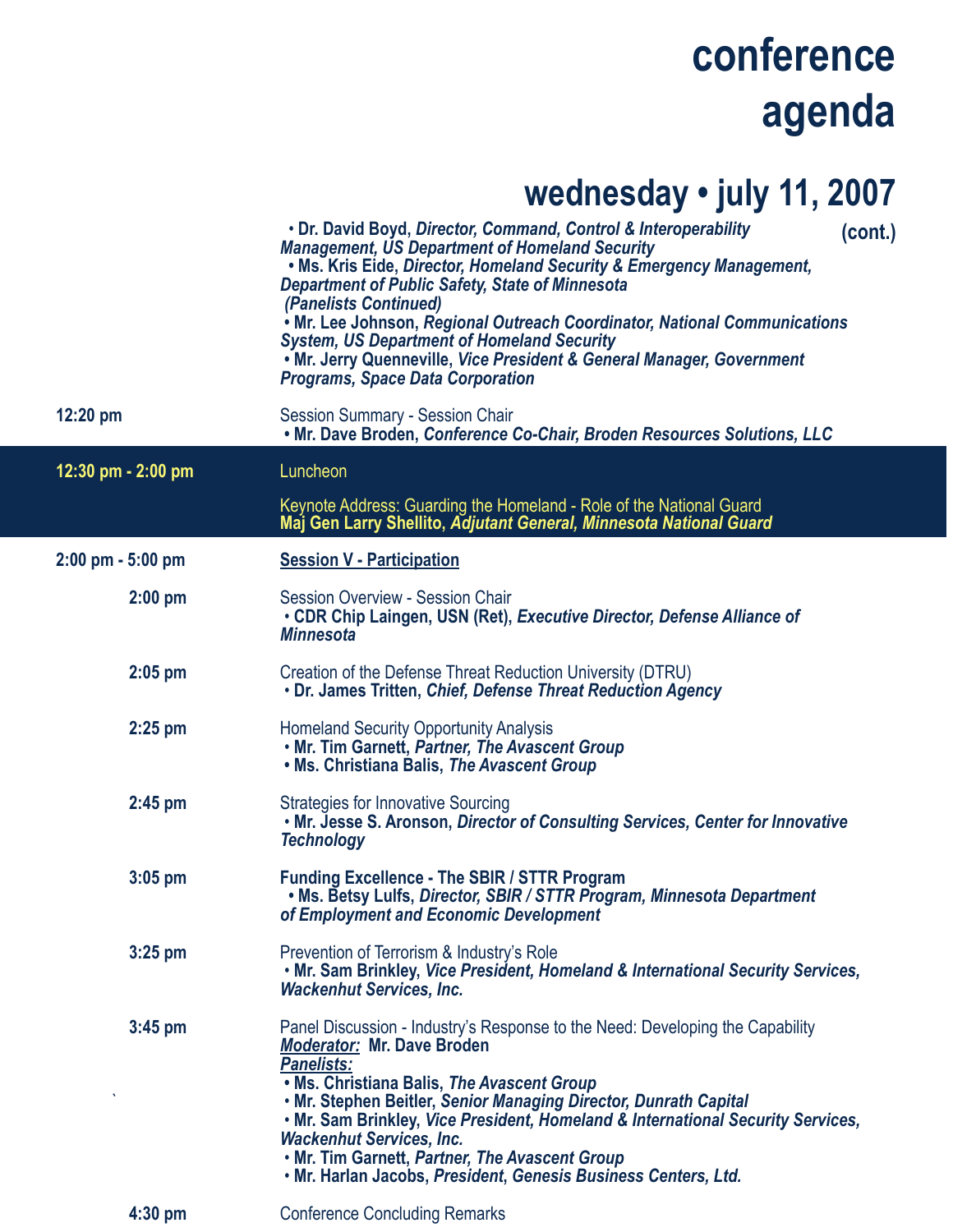#### **thank you to our conference promotional partners**

## **BAE SYSTEMS**

Dealing effectively with a diverse range of existing and emerging threats is the cornerstone of BAE Systems homeland security solutions. The protection of people, assets and infrastructure, while maintaining national security and economic stability is paramount. An effective response requires efficient integration, information sharing and co-operation between a range of traditional and non-traditional security organizations, supported by novel technology and capability insertion by industry.

Homeland security integrates the requirements of many domains, including counter terrorism and asymmetric threat, law enforcement, critical national infrastructure, immigration and national security. BAE Systems has a breadth of capability that enables the analysis and delivery of innovative and scalable solutions and develops technologies to support operations in the security environment, focused on layered system solutions.

BAE Systems is a global defense and aerospace company, delivering a full range of products and services for air, land, and naval forces, as well as advanced electronics, information technology solutions, and customer support services. BAE Systems, with 88,000 employees worldwide, had 2006 sales that exceeded \$25 billion.



Minnesota Department of Employment and Economic Development

SBIR/STTR: The Department serves as the State of Minnesota's focal point to help companies successfully access the more than \$2billion each year of federal set-aside dollars to fund high risk, high tech feasibility studies, prototype development and potential commercialization through the Small Business Innovation Research (SBIR) and Small Business Technology Transfer (STTR) programs. Staff assist with identification of appropriate federal funding opportunities; review and submit

research proposals on behalf of client businesses; conduct program related workshops; and connect businesses to service providers in areas like market analysis, research partnering, and technology commercialization.

- SBAO: The Department's Small Business Assistance Office serves as a first, and continuing, point of contact for information and counsel about the start-up, operation, or expansion of a small business in Minnesota. The majority of inquiries are in the areas of industry and market structure, taxes, and regulatory compliance. The Office is also a publisher of a number of publications on small business related topics, the flagship of which is *A Guide to Starting A Business in Minnesota.*
- SBDC: The Department's Small Business Development Center network delivers high quality, one-to-one counseling and assistance to small businesses in areas like marketing, financing, business planning, adoption and use of technology through a network of nine regional centers throughout Minnesota. All counseling is provided at now charge to the recipient business and training opportunities are priced at very modest charge. This program is supported in part by funds received from the U.S. Small Business Administration.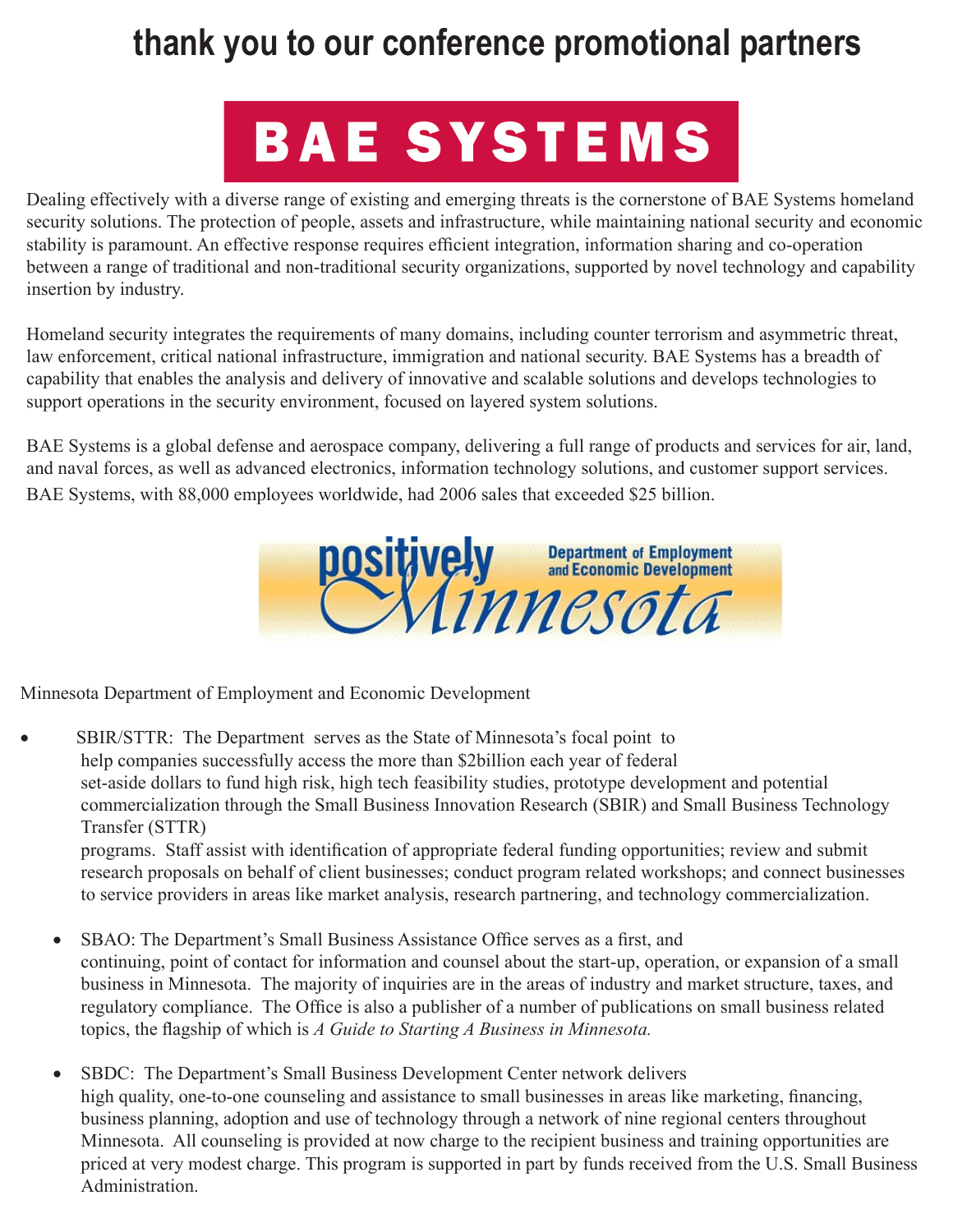**thank you to our title sponsor**

# Minnesota Wire & Cable Co.

Minnesota Wire & Cable Co. (MWCC) is a vertically integrated, custom manufacturing and development house for wire, cable and interconnect assemblies to the Medical, Defense, Instrumentation and Telecommunications industries. MWCC is a market and R&D leader in mitigating tribo-electric effects, radio-translucent wire, innovative connections for wearable electronics, patient monitoring systems, leading-edge medical devices and extruded wire products. Minnesota Defense, the R&D and defense sales division executes high-technology R&D, including projects such as Smart Connector for in-situ wire diagnostics and Komodo stretchy wire for body-borne vests and other applications. MWCC has a surgical products subsidiary, Minnesota Bramstedt Surgical, and a joint venture with Primordial, an in-house software development firm.

The 30,000 square foot headquarters in St. Paul, Minnesota boasts a full R&D and test and measurement center (including an Electromagnetic Capabilities (EMC) chamber for electronic compliance testing). Another high-volume, 30,000 square foot focused-cell production facility is located in Eau Claire, Wisconsin. MWCC is ISO 9001: 2000 certified, ISO 13485: 2003 compliant, ROHS compliant, and is a MIL-STD and IPC-620 certified harness manufacturer.

For more information on MWCC and its products and capabilities visit the web site at www. mnwire.com, or call 1.800.258.6922